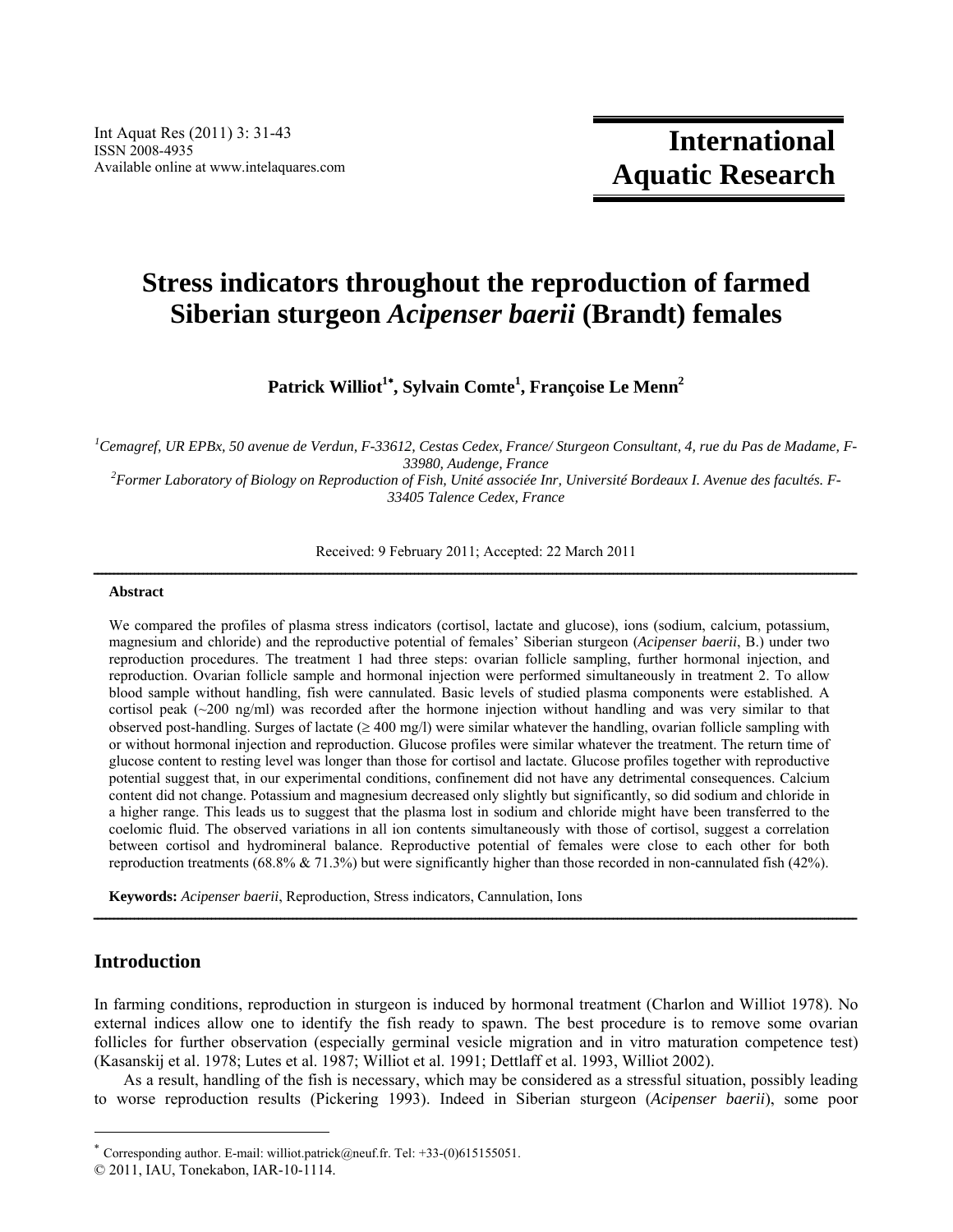reproduction results have been recorded (Williot et al. 1991; Goncharov et al. 1999). In studies of the consequences of hypoxic stress on immature Siberian sturgeon, modifications in plasma concentrations of cortisol, lactate, sodium and potassium have been demonstrated (Nonnotte et al. 1993; Maxime et al. 1995). Thus, some stress-induced physiological modifications in Siberian sturgeon are similar to those reported in teleosts (Mazeaud et al. 1977). Cortisol has recently been confirmed to be the main glucocortocoids in *Scaphirhynchus albus* (Webb et al. 2007). High cortisol levels have also been positively correlated with reproduction success in chondrostean, *Acipenser stellatus* and *Huso huso* (Semenkova et al. 1999), *Acipenser transmontanus* (Lutes et al. 1987), and in teleosts such as *Oncorhynchus nerka* (Donaldson and Fagerlund 1968), *Pleuronectes platessa* (Wingfield and Grimm 1977), *Salmo trutta* (Pickering and Christie 1981), *Heteropneustes fossilis* (Lamba et al. 1983). Cortisol-fed *Ictalurus punctatus* exhibited 47% more spawns than control-fed fish (Small 2004).

Cortisol in teleosts is also suspected of acting on the regulation of  $Ca^{++}$  in goldfish (Van Der Kraak 1990, 1991) and is known to stimulate ion pumps as reflected by  $\text{Na}^+ / \text{K}^+$  - ATPase activity of different tissues in freshwater trout (see review in Bern and Madsen 1992).

The present investigation compares the changes occurring in stress plasma components (cortisol, lactate, and glucose), ions (potassium, calcium, and sodium, magnesium and chloride) and reproductive potential in two groups of Siberian sturgeon breeders managed according to two reproduction procedures.

### **Materials and methods**

#### *Fish, preliminary handling and care*

Fish were previously spawned 11-year-old tagged females. They were randomly chosen from pre-selected fish in November (Williot and Brun 1998). Fish were starved one day before first fish-handling in rearing raceways. Three days before the beginning of the study about 15 randomly chosen females were isolated at the head of the raceway to make them easily fishable. In order to establish the resting levels of the plasma characteristics, the fish were prepared as follows: at the beginning of the experiment, females were immediately blood-sampled in situ (in the raceways) in the caudal vasculature. This procedure lasts no more than 2 min and then is presumed to be representative of the resting level. The fish were carried in a well-oxygenated tank, anaesthetized and were bloodsampled again 8 min later upon arrival in the hatchery.

With the exception of the former blood sample to assess the resting level, before any further handling (ovarian follicle sample, cannula installation, and Eggs collection) fish were tranquilised for about 5 min in a bath containing clove oil (emulsified in ethanol; 1:10, clove oil/ethanol) added to water at a concentration of 40 ppm. Afterwards, fish were placed ventral side up on a V-shaped table with a continuous supply of water in the mouth allowing the fish breathing continuously (Doroshov et al. 1983).

#### *Experimental design*

Two reproduction procedures were applied: treatment 1 had three steps: sampling of ovarian follicles, hormonal injection, and reproduction; treatment 2 had two steps: sampling ovarian follicles and hormonal injection simultaneously and reproduction (Table 1A). Hormonal injections in treatment 1 did not require handling as they were practised directly (intra muscular) in fish moving in two m-diameter tanks. Fish were cannulated to enable successive blood sample without handling. Six experiments were carried out from late February till mid-April, each lasted a week and contained 2-4 cannulated hormone-injected fish according to the 2 aforementioned reproduction treatments, 0-1 cannulated and sham-injected fish, 4 fish without cannulation and hormone-injected, and 4 noncannulated fish which were sham-injected. The last experiment contained only 3 non-cannulated fish (Table 1B). Cannulated fish were blood-sampled at the time of cannulation and then 1, 3, 6, 12 h later, at the observed ovulation time, at the end of reproduction and 6 to 7 h later. Non-cannulated fish were blood- sampled only at the normal handling time.

#### *Maintenance of fish and induced reproduction*

After cannulation and/or follicle sampling, each female was placed in an individual 2 m diameter tank (40 to 50 cm water depth) supplied with oxygen-saturated running water. The breeders were injected intra muscularly with an aqueous (0.9% NaCl) suspension containing 5 mg/kg of body weight of carp hypophysis powder purchased from Argent Chemical Laboratories (Redmond, WA, USA). Water temperature was maintained at 15 °C up to the end of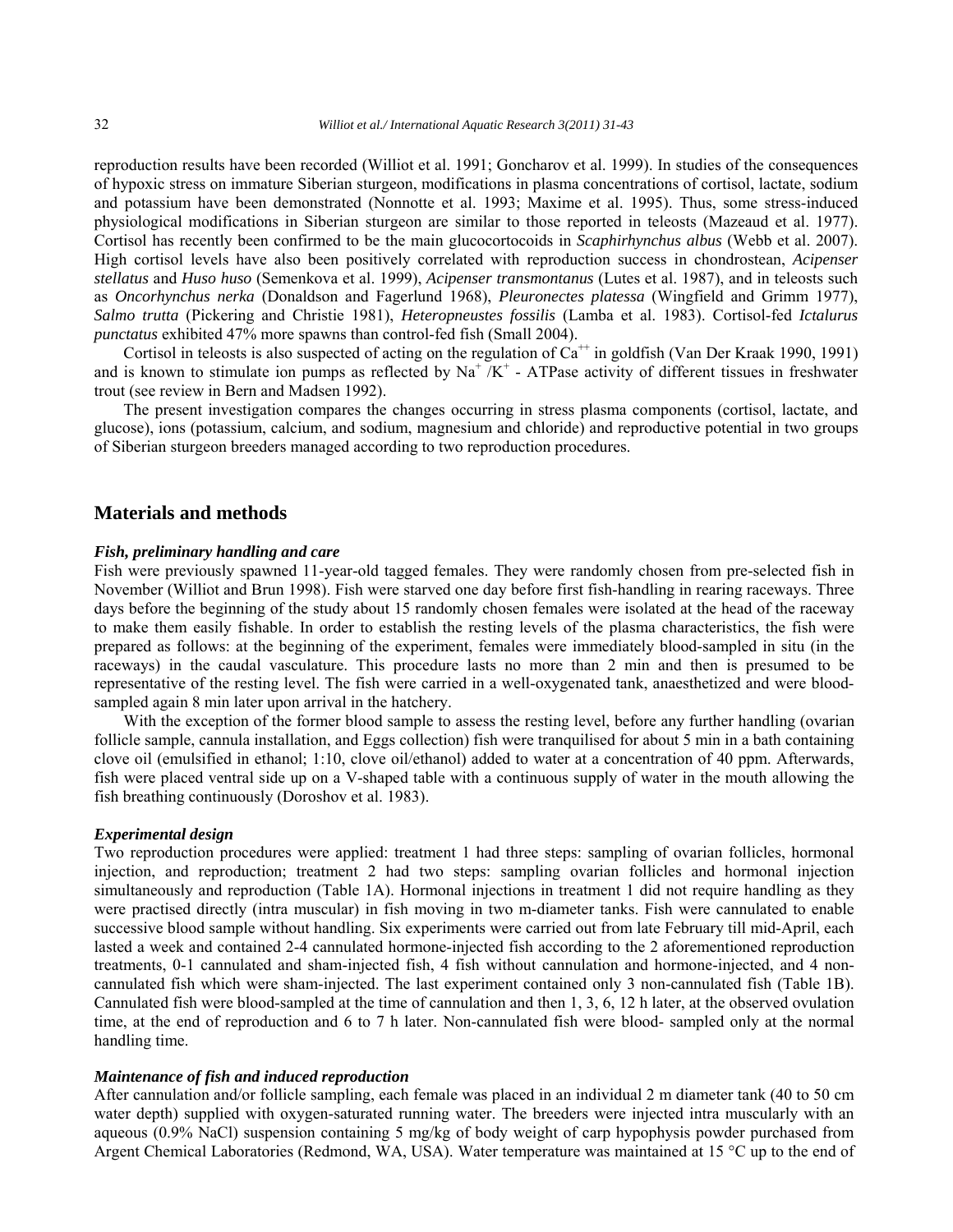the experimental period. The hormone injections were performed at  $23.00 \pm 1$  h to obtain the first oviposition two days later, early in the morning. Immediately after this work on the females, 8 to 10 males were injected with carp hypophysis powder at a rate of 2 mg/kg of body weight.

 Ovulation can be detected in two ways. The most common is the presence of eggs in the bottom of the tank. The second is to observe the consequence of a gentle abdominal stripping, as we know by experience that some fish need to be helped to expel their eggs. This latter procedure was generalized and the corresponding handling took place a few hours after the shortest possible latency and was repeated if necessary (Williot et al. 1991). In every case, the collection of eggs (stripping and laparotomy) was carried out 4 h after the beginning of the ovulation, as it is known that this delayed collection gives the best fertilisation rates (Williot et al. 1991). Reproduction fish were placed in a V-shaped table with a constant supply of water in the mouth. Before working with the females, semen samples were collected and the best four, from a motility point of view, were kept in the refrigerator until fertilisation, at which time they were pooled and used for all batches of ovulated eggs.

| Table 1. Protocol: A) Scheme of handling and blood sample schedule depending on spawning procedure in a given experiment |  |  |  |  |
|--------------------------------------------------------------------------------------------------------------------------|--|--|--|--|
|                                                                                                                          |  |  |  |  |
|                                                                                                                          |  |  |  |  |

| Spawning<br>procedure                  | Operation and blood sample schedule |                                                                  |                            |  |  |
|----------------------------------------|-------------------------------------|------------------------------------------------------------------|----------------------------|--|--|
| Treatment 1                            | Ovarian follicle sample             | Hormonal injection                                               | Qvulation, Spawning        |  |  |
| $(3 \text{ steps})$                    | $&$ cannulation (handling)          | (no handling)                                                    | (handling)                 |  |  |
| Blood sampling $\vert$<br>schedule (h) |                                     |                                                                  |                            |  |  |
|                                        | 12<br>0 1 3<br>6                    | 32 33 35<br>38<br>50<br>44                                       | 79<br>68<br>56<br>72<br>62 |  |  |
| Treatment 2                            |                                     | Ovarian follicle sample,                                         | Ovulation, Spawning        |  |  |
| $(2 \text{ steps})$                    |                                     | cannulation,                                                     | (handling)                 |  |  |
| Blood sampling<br>schedule (h)         |                                     | hormonal injection<br>(handling)<br>35<br>38<br>50<br>3233<br>44 | 79<br>56<br>62<br>68<br>72 |  |  |

B) Total number of fish depending on treatment

| Cannulation    | Spawning procedure      | Number of fish |
|----------------|-------------------------|----------------|
| Cannulated     | Treatment 1 (3 steps)   |                |
|                | Treatment 2 (2 steps)   |                |
|                | Control (sham injected) |                |
| Non-cannulated | Treatment (2 steps)     | 23             |
|                | Control (sham injected) | 23             |

#### *Fish cannulation*

First we carefully placed the cannula in the dorsal artery behind the genital papilla. For this we used a Tuhoy syringe ( $N^{\circ}$  15) in which one of the ends of a 2.5 m small polyethylene capillary (Cannula 3404, internal - external diameters are 0.76 and 1.22 mm, from Biotrol, France) was installed. When blood was seen entering the capillary, we gently sank the capillary 5 to 6 cm into the vasculature and then the syringe was taken out. The capillary was previously emptied of special Ringer solution (see next paragraph) and closed with a flame. The cannula was then carefully fixed in place with three small subcutaneous bridges and three cross stitches. The outside end of the cannula was attached to a float, allowing one to sample the fish without any disturbance. This operation together with the follicle sampling lasted half an hour.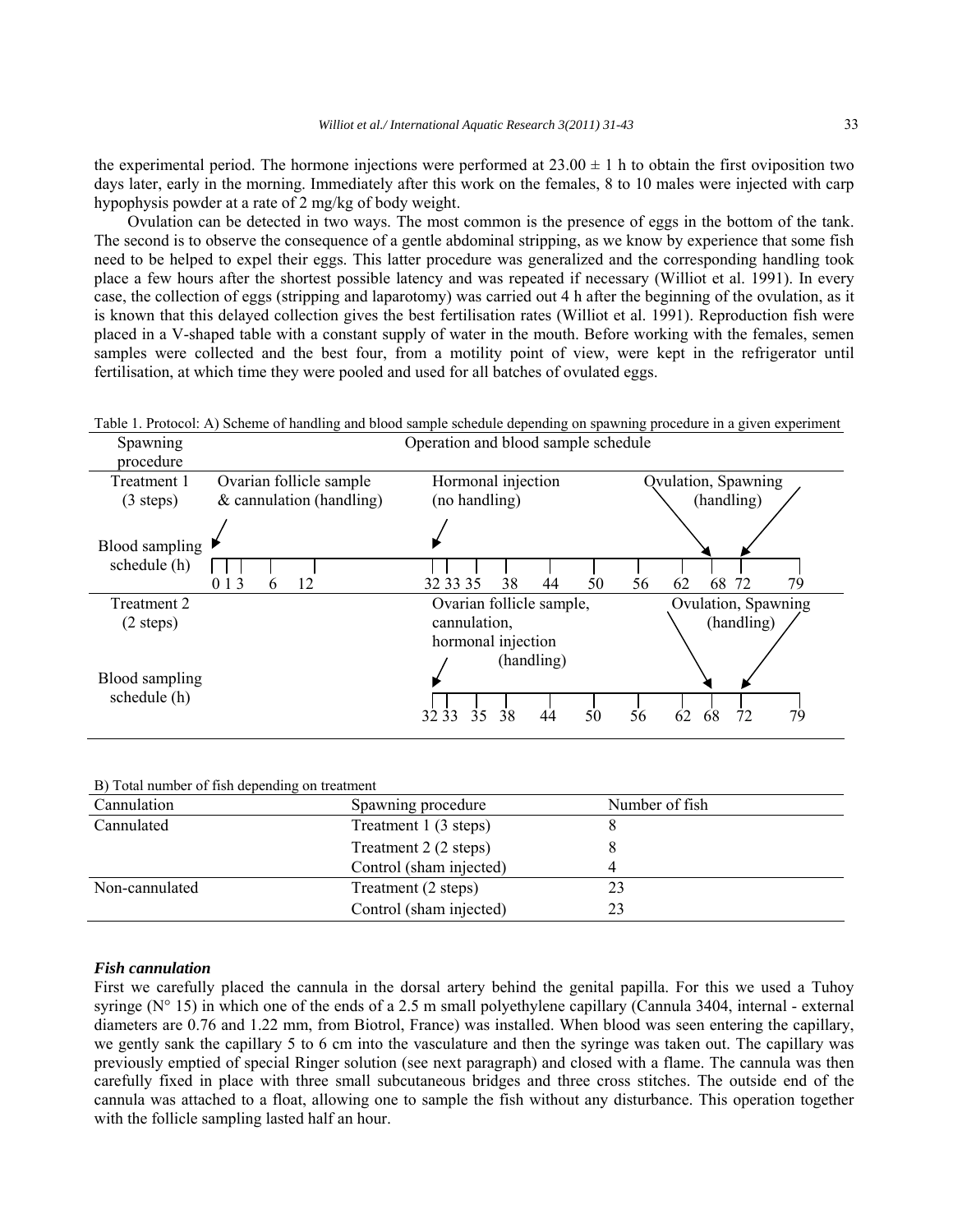#### *Blood samples, preparation and analysis*

For each sample, the first 0.5 ml blood fraction collected was discarded. After collecting 2 to 2.5 ml, the rest of the blood was carefully pushed back with an adapted Ringer solution (Salin 1992) composed of NaCl (130 mmol/l), KCl (2.71 mmol/l), CaCl<sub>2</sub> (1.94 mmol/l), MgCl<sub>2</sub> (0.9 mmol/l), NaHCO<sub>3</sub> (5 mmol/l), glucose (1 mmol/l) and Liheparin (200 UI/ml) and then the cannula was again closed with a flame. The blood was collected in microtubes previously supplied with Li-heparin at a ratio of 20 µl of a solution containing 100 UI/ml for 1.25 ml of blood, and then immediately centrifuged at 8000 rpm for 8 min. Plasma was then separated into two different batches. 500 µl for cortisol and ion analysis and 200  $\mu$ l for lactate and glucose analysis after adding NaF at a ratio of 2mg/ml to stop the activity of glycolitic enzymes. The batches were stored at  $+4$  °C for analyses in the following days. Cortisol was then determined by Enzyme Linked Fluorescent Assay (VIDAS from BioMérieux, France) (to the nearest ng/ml). Lactate and glucose were determined by enzymatic methods, PAP from BioMérieux and GOD/PAP test (Randox Laboratories Ltd, Crumlin, UK), respectively. Na<sup>+</sup> and K<sup>+</sup> concentrations were determined by light photometry on Ionocal 120 (referred to lithium from Hycel). Cl<sup>-</sup> was measured by colorimetry after mercuricthiocyanate reaction (BioMérieux, France).  $Ca^{2+}$  and  $Mg^{2+}$  were determined by colorimetry after blue-methylthymol indicator reactions and calmagite in presence of EGTA respectively (BioMérieux, France).

#### *Ovarian follicle observations*

Ovarian follicle sampling was performed via an opening obliquely in the abdominal wall between the  $3<sup>rd</sup>$  and  $4<sup>th</sup>$ ventral scute (from the vent) slightly lateral to the mid-line. The tool used was a sharp cylindrical probe. Then a hollow probe introduced in the opening allows to sample a piece of developed gonad (Williot et al. 2005). Ovarian follicle sampling lasted about 10 min. We determined the mean diameter of the follicles, the advancement of the migration of germinal vesicle or polarisation index (Kasanskij et al. 1978) and the 50% time course  $(ET_{50})$  of *in vitro* maturation competence recorded by germinal vesicle break down (GVBD) of follicles.

They were incubated at 18 °C in normal atmosphere in small capped petri dishes (55 mm in diameter) containing 7.5 ml of the SIS medium: NaCl (127.5 mmol/l), KCl (2.7 mmol/l), CaCl<sub>2</sub>, 2H<sub>2</sub>O (1.95 mmol/l), MgCl<sub>2</sub>,  $6H<sub>2</sub>O$  (0.85 mmol/l), Na<sub>2</sub>SO<sub>4</sub> (0.7 mmol/l), hepes (20 mmol/l) buffered at pH 7.7 (Williot et al. 1991) in the presence of progesterone (17,20 $\beta$ -dihydroxyprogesterone at 1  $\mu$ g/ml of medium).

#### *Reproductive potential*

Reproductive potential was determined by counting the normal embryos at the end of gastrulation, small yolk plug stage (Dettlaff et al. 1993) for approximately 300 eggs, without anti-adhesive treatment, incubated in a large petri dish (90 mm in diameter) in our normal 12 °C closed UV treated water system. The small yolk plug stage proved to be a good assessment of further reproductive success (rates of hatching, normal larvae, and first feeding larvae) in case of normal incubating and larval rearing conditions (Dettlaff et al. 1993; Williot 1998).

#### *Statistical analysis*

Comparisons among treatments were performed by Kruskall Wallis ANOVA on ranks followed by the complementary Dunn's test (multiple comparison *vs* control in case of unequal sample size, cf results section) according to Scherrer (1984). Normality (Kolmogorov-Smirnov) and equal variance tests were computed.

Recorded data were computed with Sigma STAT software. The effective time to get 50% of maturation ( $ET_{50}$ ) was calculated (SYSTAT software) by maximising the following classical log likelihood function according to Finney (1971):

$$
L = \sum_{i=1}^{k} (GVBD_i \log(p_i) + GV_i \log(1 - p_i))
$$

 $GVBD_i$  = number of *GVBD* for time i  $GV_i$  = number of GV for time i  $p_i = \text{zcf}(a \times (log(time_i) - log(ET_{50})))$ where:  $p_i$  is the probability of GVBD for one follicle zcf is the normal cumulative distribution a is a constant.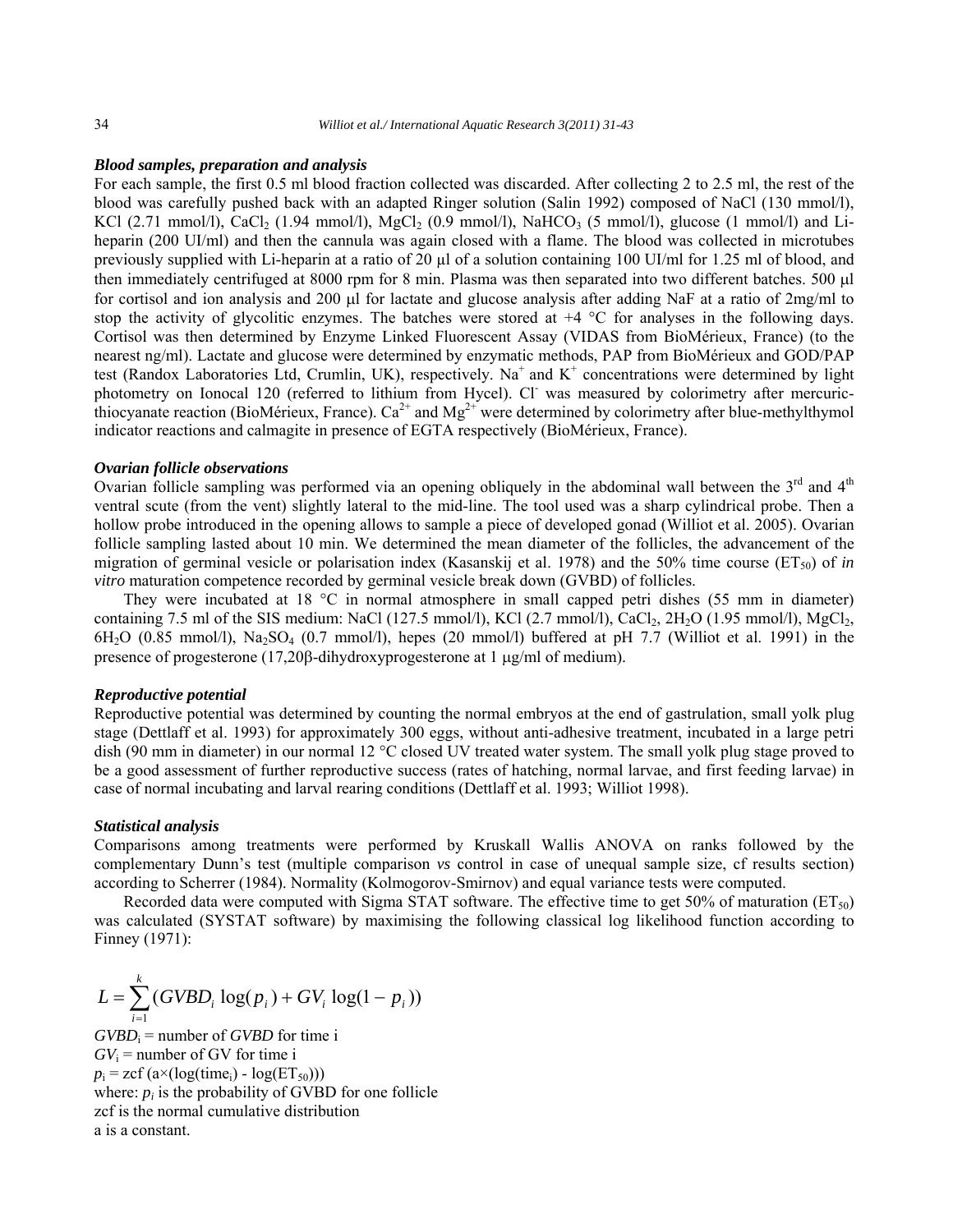In some cases, it is necessary to use penalties to force the program to move away from estimates which produce overflows. Values are presented as Mean  $\pm$  SEM and significant level is  $P \le 0.05$ .

# **Results**

Due to loss of cannula during the reproduction procedure, the data of 2 treatment 1-females were not included. Data within treatments and controls (cannulated sham-injected fish) were pooled and plotted in Figures 1-7. Results from the non-cannulated fish are not shown, except for the basic levels, which are included in figures.

#### *Cortisol*

The profiles of the two-treatment females are very similar, exhibited two peaks, and highly significantly  $(P < 0.01)$ different from the control. The first and highest peak  $\left(\sim 200 \text{ ng/ml}\right)$  occurred 3 h after the hormonal injection without fish handling (treatment 1) or cannulation and hormonal injection (treatment 2) (Fig. 1). The second peak, at around 130 ng/ml, followed the reproduction procedure.

Cortisol content of treated females recover the resting level closed to basic level (7 ng/ml) 18 to 22 h after the hormonal injection and 10 h after reproduction. The profile of the control fish decreased rapidly post cannulation as for treatment 1-females and remained close to the basic level even after the sham injection of saline solution. The figures for non-cannulated females exhibited a post-reproduction peak at a level of 110 ng/ml. The profiles for noncannulated sham-injected females remained at a very low level, not significantly different from the basic level.



Fig. 1. Profiles of cortisol throughout the spawning of Siberian sturgeon (mean ± SEM). Cannulated females; arrows 1= cannulation and follicle sample for treatment-1 spawning females; 2= either cannulation, follicle sample and hormonal injection for treatment-2 spawning females or hormonal injection without handling for resting females or saline injection without handling for control female; 3= ovulation and 4= post-spawning. Points with the same symbol are not significantly different. Points with the asterisk are significantly different from control.

#### *Lactate*

Lactate profiles showed a sharp peak  $\geq 400$  mg/l after either handling. Therefore, there is no surge post hormonal injection in treatment 1-females (Fig. 2). The peaks appeared 3 h post-manipulation and a return 6 h postmanipulation closed to the basic level of nearly 30 mg/l was observed. The lactate content of control sham-injected fish decreased following the post-cannulation peak and then was closely at a very low level throughout the experiment. An increase to 160 mg/l occurred after the first manipulations of non-cannulated females. Another surge (~290 mg/l) followed the reproduction and further decreased to reach values no different from the basic level.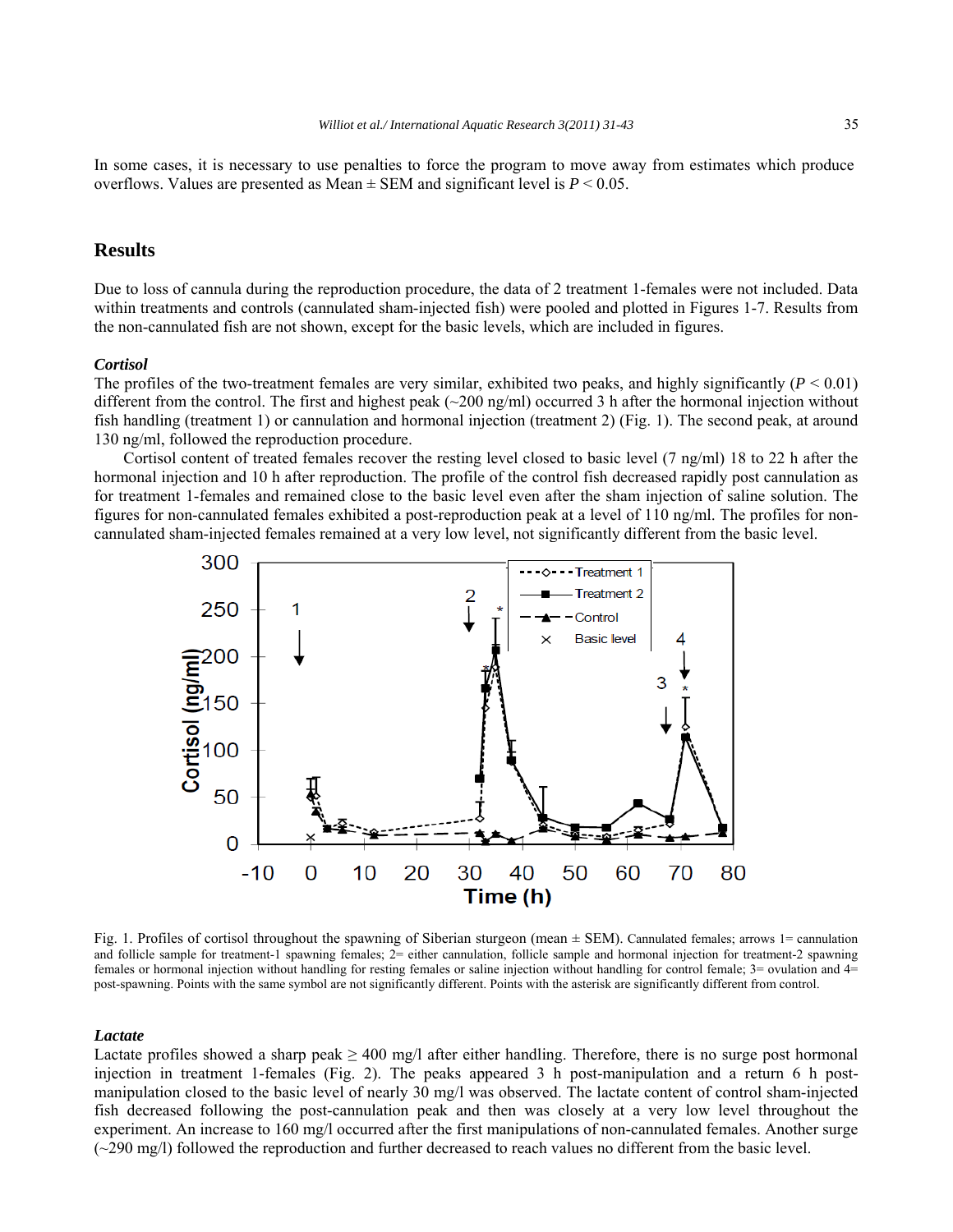

Fig. 2. Lactate profiles throughout the spawning of Siberian sturgeon (mean  $\pm$  SEM). Cannulated females; arrows 1= cannulation and follicle sample for treatment-1 spawning females;  $2$ = either cannulation, follicle sample and hormonal injection for treatment-2 spawning females or hormonal injection without handling for resting females or saline injection without handling for control female; 3= ovulation and 4= postspawning. Points with the same symbol are not significantly different. Points with the asterisk are significantly different from control.



Fig. 3. Glucose profiles throughout the spawning of Siberian sturgeon (mean ± SEM). Cannulated females; arrows 1= cannulation and follicle sample for treatment-1 spawning females; 2= either cannulation, follicle sample and hormonal injection for treatment-2 spawning females or hormonal injection without handling for resting females or saline injection without handling for control female; 3= ovulation and 4= postspawning. Points with the same symbol are not significantly different. Points with the asterisk are significantly different from control.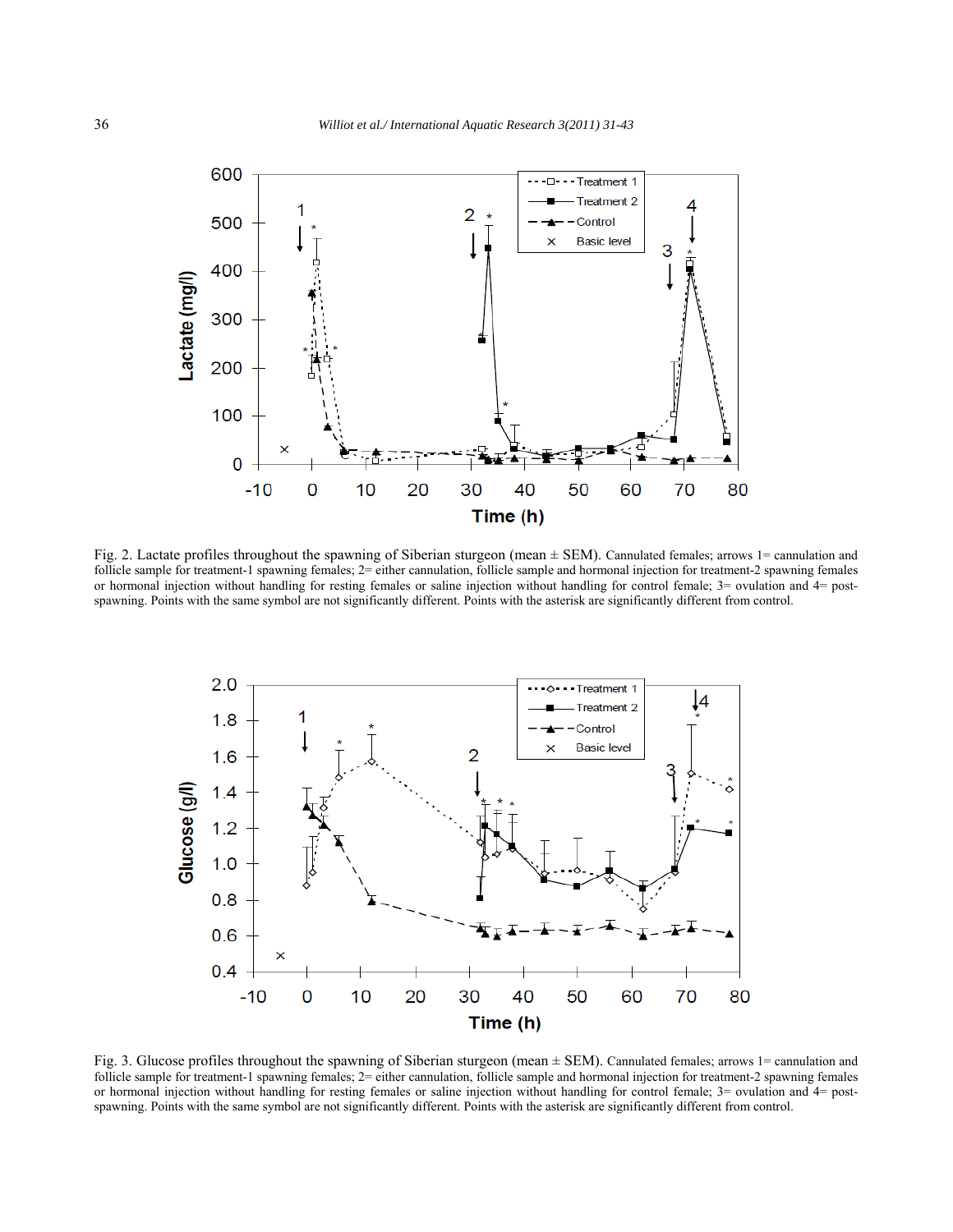#### *Glucose*

The profiles of glucose of both treatment-females were similar and highly significantly  $(P < 0.01)$  different from the control (Fig. 3). There were two peaks post cannulation and reproduction. There maximum were similar within each treatment females,  $(\sim 1.5 \text{ g/l})$  in treatment 1-females 3-6 h post cannulation and 1-2 h for treatment 2-females. The recovery level closed to basic level  $(-0.75 \text{ g/l})$  was reached 60 h post cannulation in treatment 1-females.

The control sham-injected fish profile showed a decrease following cannulation and recovery to a level close to the basic level some 30 h post-cannulation. The glucose profiles for non-cannulated injected females showed an increase up to reproduction even later, the end value  $(\sim 1.3 \text{ g/l})$  being of the same magnitude as those recorded in cannulated fish. The glucose evolution for non-cannulated control females remained at a level, not significantly different from the basic level.

#### *Ionic profiles*

The initial levels established were as follows: Na<sup>+</sup> (132  $\pm$  0.3 meq/l); Ca<sup>2+</sup> (4.34  $\pm$  0.08 meq/l); K<sup>+</sup> (2.60  $\pm$  0.04 meq/l);  $Mg^{2+}$  (1.62  $\pm$  0.03 meq/l); Cl<sup>-</sup> (110.4  $\pm$  0.3 meq/l).

The sodium profiles of two-treatment females showed some changes with a general significant decreasing trend  $(r = 0.83; P \le 0.01)$  which was more pronounced for treatment-2 females  $(r = 0.90; P \le 0.01)$  (Fig. 4). As a result, final values were lower than the initial ones, 16.5 meq/l and 19 meq/l for treatment-1 and treatement-2 females, respectively. The levels for control fish remained constant throughout the experiment. The profile for noncannulated control females (not shown) exhibited a significant decreasing trend. The non-cannulated sham-injected fish profile showed that sodium did not vary. For the non-cannulated control females, a general decreasing linear trend ( $r = 0.90$ ;  $P \le 0.01$ ) was shown and corresponded to a loss of 15 meq/l. The profiles for non-cannulated shaminjected females did not changed significantly.

Calcium did not show any significant variation (mean level of 4.5-4.7 meq/l) throughout the experiments whatever the treatment and the cannulation (presence or absence) (not shown). The calcium profile of control fish was fairly constant close to the basic level (4.3 meq/l).



Fig. 4. Sodium profiles throughout the spawning of Siberian sturgeon (mean ± SEM). Cannulated females; arrows 1= cannulation and follicle sample for treatment-1 spawning females; 2= either cannulation, follicle sample and hormonal injection for treatment-2 spawning females or hormonal injection without handling for resting females or saline injection without handling for control female; 3= ovulation and 4= postspawning. Points with the same symbol are not significantly different. Points with the asterisk are significantly different from control.

The potassium profiles showed some changes with a significant surge  $(\sim 2.9 \text{ meq/l})$  at reproduction for both treatedfemales (Fig. 5). The levels for control fish fluctuated in the of 2.1-2.4 meq/l. The profile for non-cannulated females (not shown) was very similar to that described for the treated cannulated group with a surge at reproduction. The control fish profile showed that potassium did not vary.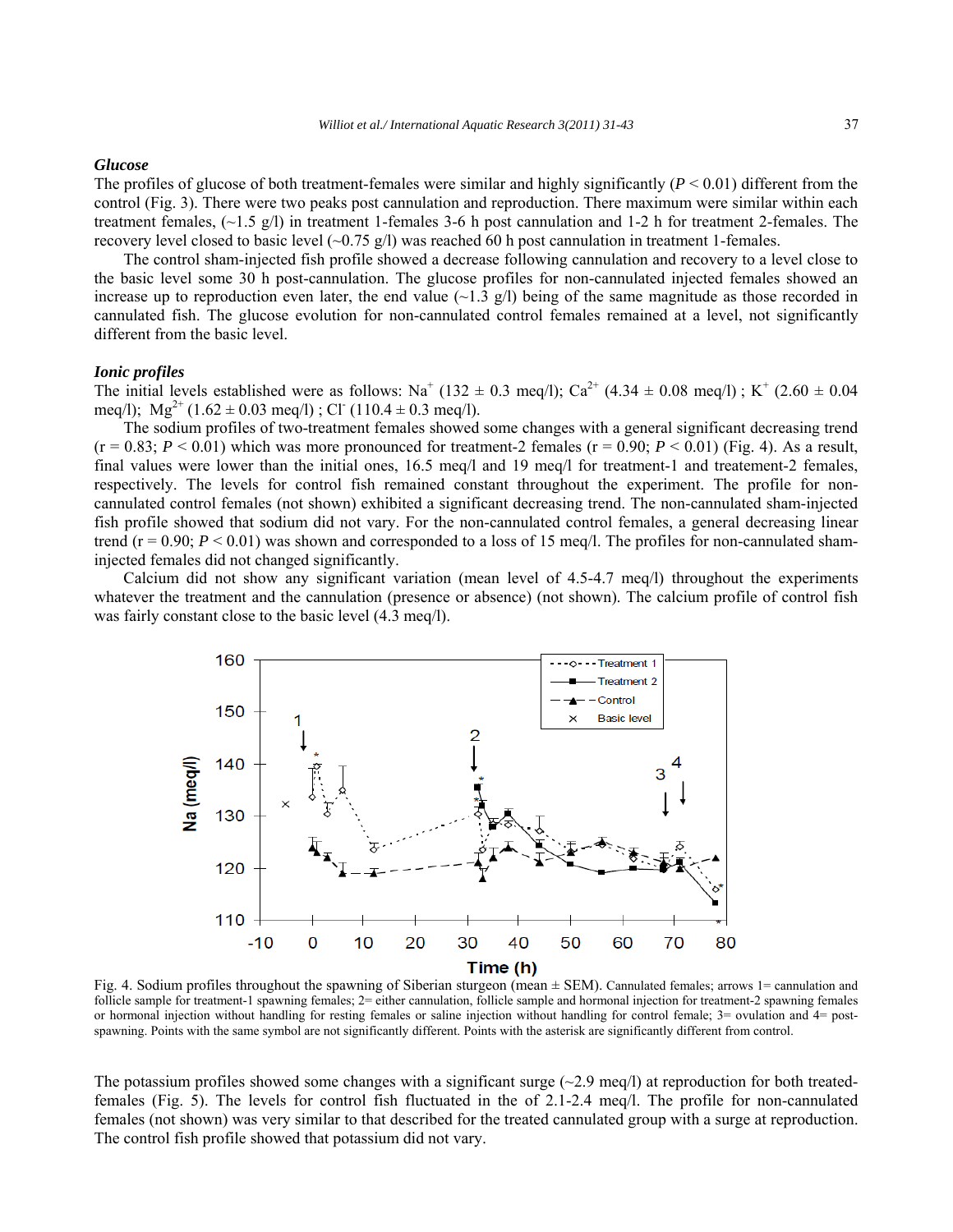

Fig. 5. Potassium profiles throughout the spawning of Siberian sturgeon (mean ± SEM). Cannulated females; arrows 1= cannulation and follicle sample for treatment-1 spawning females;  $2$ = either cannulation, follicle sample and hormonal injection for treatment-2 spawning females or hormonal injection without handling for resting females or saline injection without handling for control female. Points with the same symbol are not significantly different. Points with the asterisk are significantly different from control.



Fig. 6. Magnesium profiles throughout the spawning of Siberian sturgeon (mean ± SEM). Cannulated females; arrows 1= cannulation and follicle sample for treatment-1 spawning females; 2= either cannulation, follicle sample and hormonal injection for treatment-2 spawning females or hormonal injection without handling for resting females or saline injection without handling for control female. Points with the same symbol are not significantly different. Points with the asterisk are significantly different from control.

The curves for magnesium were similar for both treated females (Fig. 6). After cannulation and hormonal injection, we observed a decrease in magnesium level followed by an increase, and an increase after ovulation. After cannulation and hormonal injection, we observed a decrease in magnesium level followed by an increase, and an increase after ovulation followed by a decrease. The final values were slightly lower than the basic level. A general decreasing linear trend was shown by treatment-1 females ( $r = 0.82$ ;  $P < 0.01$ ). The profile for the control fish, after a rapid decrease post-cannulation, remained at the lowest level for all experimental fish. The profile for non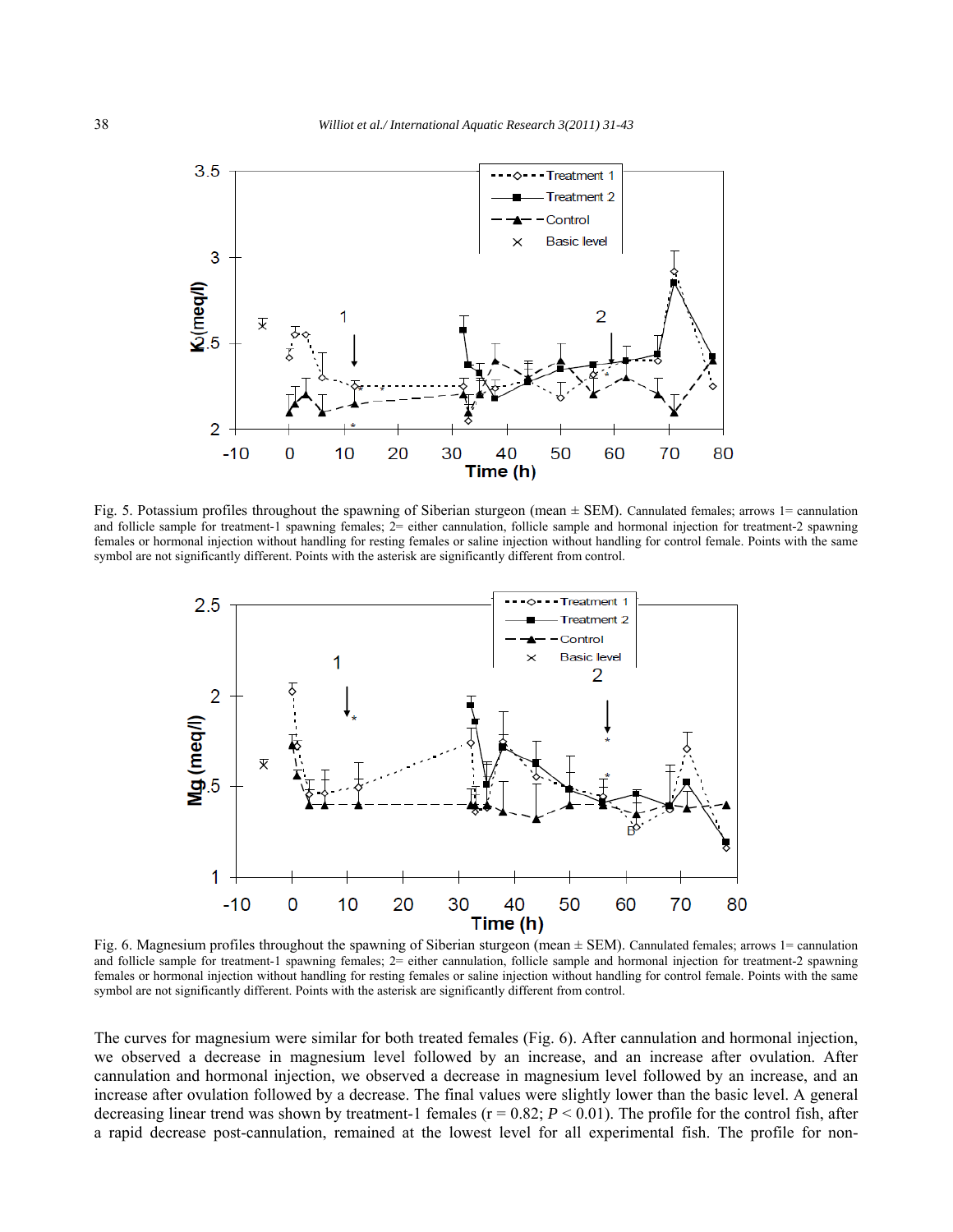cannulated control females was similar to that for the cannulated treatment-1 females and showed a slight decrease; that of the control fish remained at a constant level.

The chloride profiles of both treatment females were very similar with two peaks post cannulation and ovarian follicle sample (Fig. 7). In both cases, a general decreasing linear trend was observed,  $(r = 0.90; P < 0.01)$  and  $(r = 0.90; P < 0.01)$ 0.82;  $P < 0.01$ ) for treatment-1 and treatment-2 females, respectively, leading to a respective loss in chloride of 15.5 and 20 meq /l as compared to the basic level. After a decrease post-cannulation, the chloride level of control fish remained fairly constant at about 100 meq/l. Concerning the non cannulated controlled females (not shown), the profile showed a general linear decrease  $(r = 0.96; P < 0.01)$  which corresponded to a loss of chloride of 12 meq/l in contrast to the non-cannulated control females, for which the chloride level remained unchanged.



Fig. 7. Chloride profiles throughout the spawning of Siberian sturgeon (mean ± SEM). Cannulated females; arrows 1= cannulation and follicle sample for treatment-1 spawning females;  $2 =$  either cannulation, follicle sample and hormonal injection for treatment-2 spawning females or hormonal injection without handling for resting females or saline injection without handling for control female; 3= ovulation and 4= postspawning. Points with the same symbol are not significantly different. Points with the asterisk are significantly different from control.

#### *Reproductive potential*

Weight, follicle diameter and polarisation index were similar whatever the experimental groups of females (Table 2). The value of  $ET_{50}$  was significantly higher for the treatment-1 females than for the treatment-2 and noncannulated controlled females. None of the sham-injected (cannulated or not) females ovulated. The reproductive potential of treated females, all similar at around 70%, were significantly higher  $(P < 0.05)$  than that (42%) recorded for non-cannulated females (Table 2).

| Table 2. Morpho-physiological characteristics and reproductive potential in Siberian sturgeon females <sup>†</sup> |                          |                          |              |                      |                   |  |
|--------------------------------------------------------------------------------------------------------------------|--------------------------|--------------------------|--------------|----------------------|-------------------|--|
| Group of fish                                                                                                      | Weight                   | Follicle                 | Polarisation | $ET_{50}$            | Embryonic         |  |
|                                                                                                                    | (kg)                     | diameter                 | Index        | (h)                  | survival          |  |
|                                                                                                                    |                          | (mm)                     | $(\%)$       |                      | $(\%)$            |  |
| Cannulated                                                                                                         |                          |                          |              |                      |                   |  |
| Treatment-1 (n=6) $9 \pm 1.3^{\circ}$                                                                              |                          | $3.4 \pm 0.2^{\text{a}}$ | $6 + 0.4^a$  | $16.2 \pm 5^{\circ}$ | $68.8^{a}$        |  |
|                                                                                                                    |                          |                          |              |                      |                   |  |
| Treatment-2 $(n=8)$                                                                                                | $8 \pm 1.2^{\circ}$      | $3.3 \pm 0.1^{\circ}$    | $3 + 12^a$   | $11.2 \pm 2.2^b$     | 71.3 <sup>a</sup> |  |
| Non-cannulated                                                                                                     |                          |                          |              |                      |                   |  |
| $(n=23)$                                                                                                           | $7.4 \pm 0.5^{\text{a}}$ | $3.5 \pm 0.1^{\circ}$    | $4 + 0.8^a$  | $12.1 \pm 0.7^b$     | $42^{\rm b}$      |  |
| $\frac{1}{2} \mathbf{V}_{1}$                                                                                       |                          |                          |              |                      |                   |  |

Values are Mean  $\pm$  SEM. In the same row, values with different superscript letter are significantly different.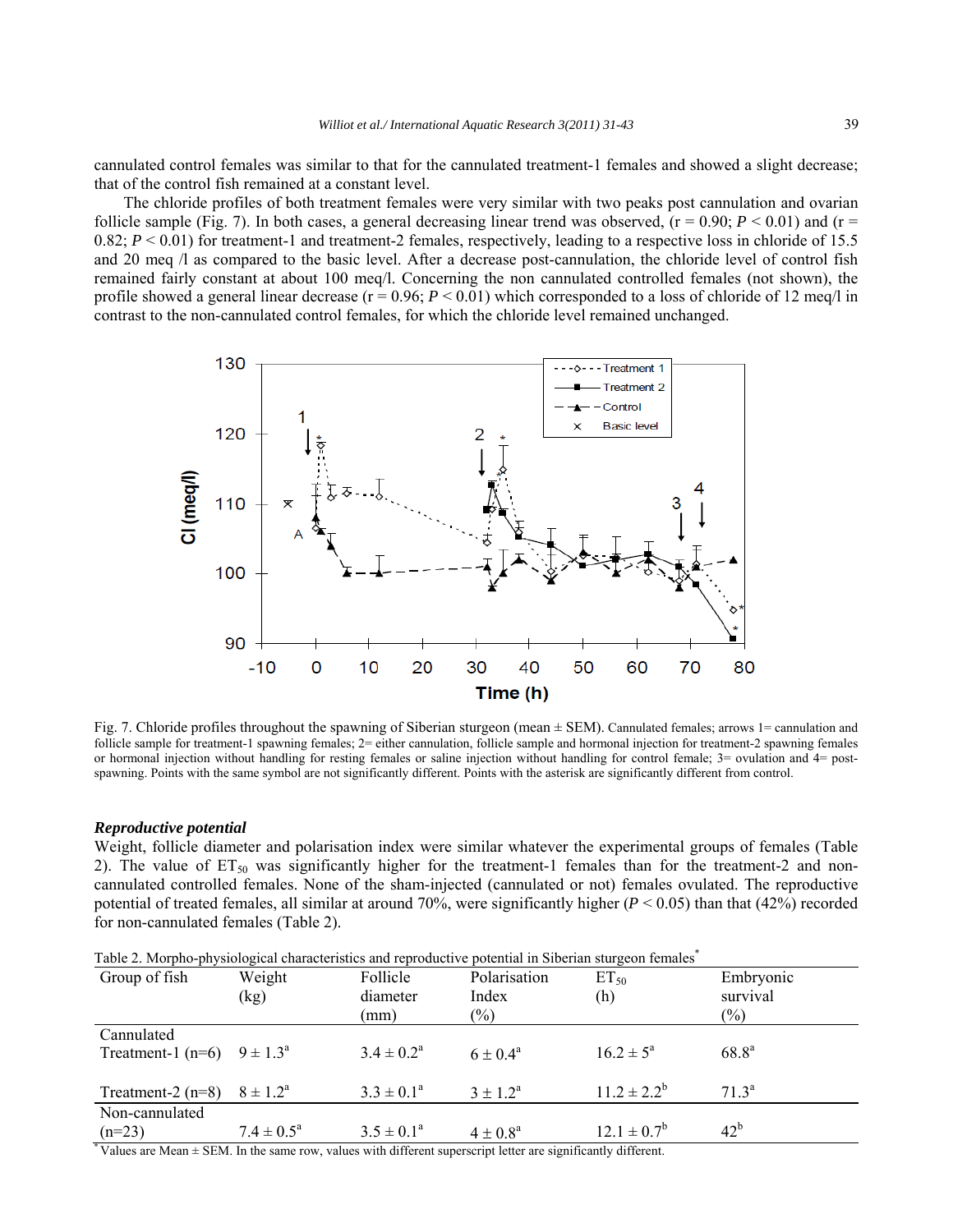# **Discussion**

The main aims of the present study were to compare the plasma profiles of stress indicators, ions, and the reproductive potential throughout the reproduction of Siberian sturgeon according to two management procedures. Except in two fish, the cannulation allowed us to blood-sample the breeders, throughout the experiment, i.e. three days for the treatment-1 without handling the fish. Non-cannulated fish were included in the protocol.

The cannulation might be very useful for other investigations on sturgeon. Cannulation has already been used (Mazik et al. 1994; Waring et al. 1996; Di Marco et al. 1999; Belanger et al. 2001) but, to our knowledge, never throughout the reproduction of sturgeon.

Peaks of stress indicators occurred after handling in the following order, lactate, cortisol, and later glucose. Lactate peaks reached the same level (~400 mg/l) whatever the handling. All three indicators recovered their basic level shortly (lactate and cortisol) and before initiation of ovulation for glucose. There was no surge of lactate when fish were injected in the water (treatment-1 females). It has been shown that the responses of treated females were very similar whatever the studied criterion, stress indicators, ionic contents, and reproductive potentials.

Cortisol peaks reached 3 levels, 50, 200, and 130 ng/ml after cannulation (treatment-1 females), hormonal injection (treatment–1 females) and together cannulation, ovarian sampling and hormonal injection (treatment-2 females), and ovulation respectively. The first peak observed in treatment-1 females was of the same magnitude as that reported after acute deep hypoxia (30 ng/ml) (Maxime et al. 1995), transportation or decrease in water level in the holding tanks (35 and 40 ng/ml) in males *A.transmontanus* (Belanger et al. 2001), handling of juveniles *A.naccarii* (73-79 ng/ml) (DiMarco et al. 1999), and injection of 5 μM ACTH in males *A.transmontanus* (76 ng/ml) (Belanger et al. 2001). In the treatment-1 females, the second peak appeared 4 h after hormonal injection and reached the same level of some 200 ng ml<sup>-1</sup>, similar to the first peak for treatment-2 females. This suggests an absence of cumulative effect in the cortisol content at this stage. Hypophysis powder is essentially made of proteins. Most of them (~80%) are biologically inactive (Burzawa-Gerard 1971). The main action of these proteins are gonadotropic, adrenocorticotropic, and thyreotropic. The last targets the thyroid gland; the second (so called ACTH) controls the synthesis of cortisol. The absence of cortisol surge in sham-injected fish, and the high level of cortisol recorded in the present study post hormonal injection  $\sim$ 200 ng/ml) which was 2.5 times higher than that got by direct injection of ACTH (Belanger et al. 2001). It suggests that the present peak of cortisol might be not solely the response of ACTH action of the carp hypophysis. Some correlation between corticosteroids and reproduction in sturgeon has been reported. The endocrine activity of the interrenal in *Acipenser gueldenstaedtii* intensified with anadromous migration (Pen'kova 1974), the plasma content of cortisol in *Acipenser stellatus* increased when entering a river from the sea (Barannikova et al. 1982) and the plasma cortisol prior to hormonal injection turned out to be higher in responsive White sturgeon (*A.transmontanus*) than in non-responsive fish (Lutes et al. 1987), and in stellate (*A.stellatus*) and beluga (*Huso huso*) sturgeons (Semenkova et al. 1999). Basic levels of cortisol recorded in the present study (~7 ng/ml) are very similar to those reported in *A.transmontanus* and *A.naccarii* with 8 and 9.5 ng/ml respectively (Belanger et al. 2001; Di Marco et al. 1999).

Glucose concentration demonstrated a rapid rise following the first operation (cannulation) as the consequence of the mobilisation of energy reserves in activating liver glycogenolysis and inhibiting glycolysis, as already mentioned for Siberian sturgeon (Maxime et al. 1995). Later on, glucose content declined slowly to its basic level a few hours before ovulation and then increased until reproduction. This could mean that the consequences of stress due to the operations disappeared a few hours before ovulation, which perhaps indicates that the confinement of these fish, of around 1.1 m total length in 2 m diameter tanks, has no detrimental effects on them.

Simultaneously to stress indicators, changes in sodium, potassium, magnesium and chloride were observed, so that a correlation between cortisol variation and hydromineral balance might be suggested as already mentioned by Bern and Madsen (1992).

The present basic ionic values agree well with those already published on adult sturgeon in *Acipenser gueldenstaedtii* (Natochin et al. 1975), *Scaphirhynchus platorynchus* (Hunn and Christenson 1977) and *Acipenser transmontanus* (McEnroe and Cech Jr 1987). Moreover, the range of variation was very narrow, as a result, they may be considered as basic values. The loss of sodium is fairly well balanced by the loss of chloride, which could mean that reproduction (resumption of meiose, ovulation and reproduction) leads to a loss of circulating sodium chloride. Sturgeon ovarian follicles do not swell with maturation (Lutes et al. 1987) as observed in most of the teleosteans, moreover they became impermeable (Dettlaff et al. 1993). As a result, the changes observed in plasma ion characteristics in sturgeon during the final stages of reproduction may not be correlated with this follicle swelling phenomenon. It is known that sturgeon produce cœlomic fluid (Dettlaff et al. 1993), probably to facilitate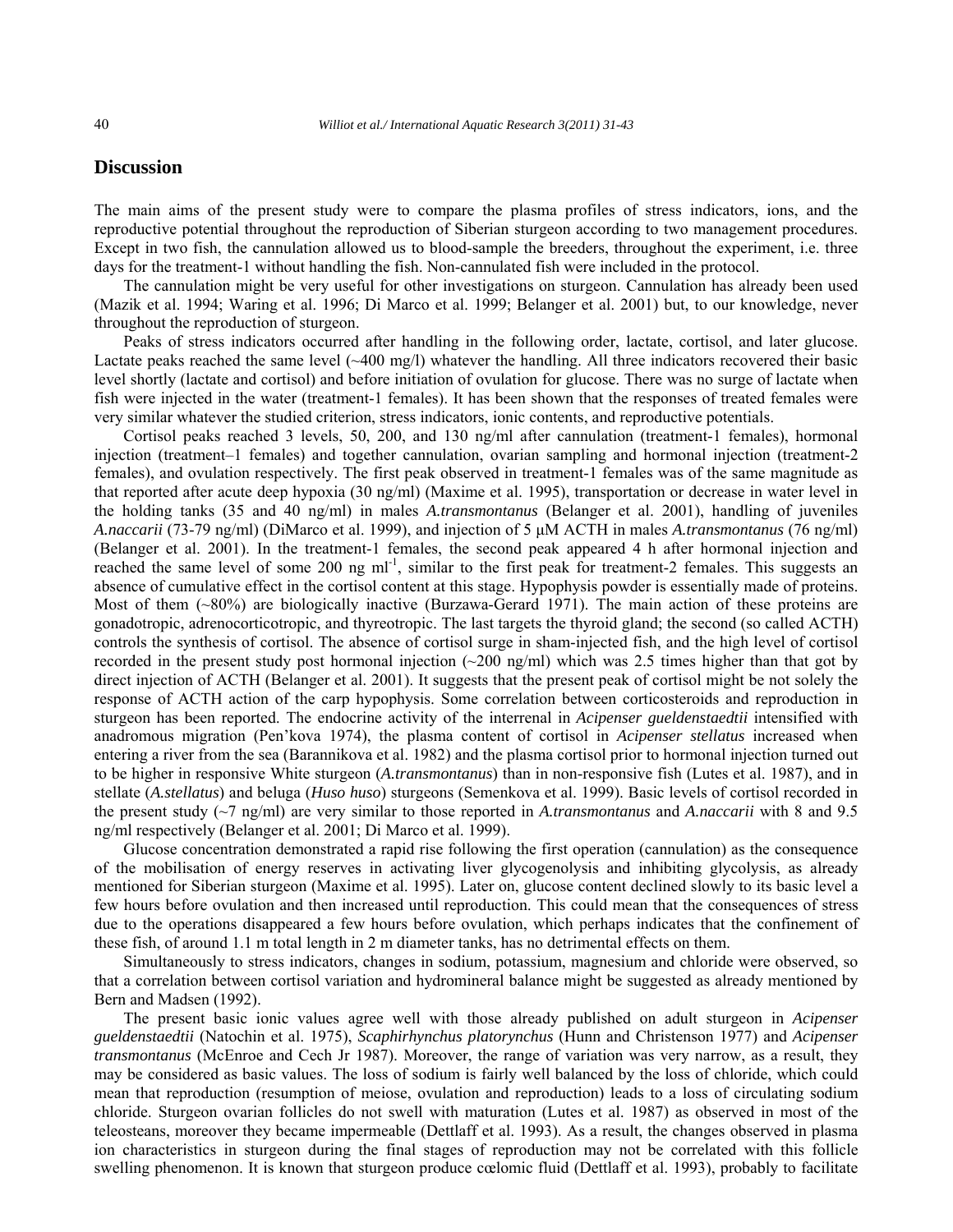the expulsion of ovules through the oviducts. The osmotic pressure of Siberian sturgeon's cœlomic fluid ranges from 8 to 18 mosmol/l (Williot, unpublished data) and might explain, at least in part, the loss of plasma sodium chloride reported in the present work.

Morphological characteristics, weight, follicle diameter and polarisation index were the same for all groups of fish, treatment-1 and treatment-2 cannulated fish and non-cannulated reproduction fish. Both groups of cannulated fish differed from the *in vitro* maturation time-course; the values of the treatment-1 managed group were close to the upper limit of this time-course, which should lead to good fertilisation rates (Goncharov and Williot 1999). In both these groups of cannulated fish, the reasonably good recorded embryonic survivals (around 70%) were significantly higher than those recorded for non-cannulated females (42%). The absence of difference in reproductive potential between the two management schedules with cannulated females makes us more confident in using either procedure in future investigations.

Present findings suggest the same conclusion as aforementioned correlations between cortisol and reproduction in sturgeon (Barannikova et al. 1982; Lutes et al. 1987; Semenkova et al. 1999). Despite all the suggestions of correlations or putative correlations, no cause-effect relationship between cortisol and reproduction was shown. Some recent works focused on stress-related investigations were performed on young juvenile green sturgeon (*Acipenser medirostris*). They dealt with either chronic sturgeon stress (Lankford et al. 2003, 2005) or on the manipulation of interrenal response during stress (Lankford et al. 2006). The latter provided a useful tool in showing that fish immunized against green sturgeon ACTH attenuated significantly the cortisol secretion.

Additionally, the present findings and the related stress sturgeon literature suggest that stress could be regarded as differently depending on physiological stage of the fish; juveniles and breeders. When the former showed classical changes in physiological characteristics of the stress (whatever the cause of stress), there are suggestions that reproduction might be a stressful state in the very last steps of reproduction. However, the potential physiological role of classical stress indicators at reproduction is still to be investigating. Present findings agree well with those of Bayunova et al. (2002) who reported that short term hatchery practises do not lead to deterioration of gamete quality in sturgeon in contrast with long storage at high densities at a water temperature close to the spawning one. Moreover, Milla et al. (2009) in a recent synthesis on teleosts fish suggest a positive effect of cortisol, directly or indirectly, on oocyte maturation and ovulation. Additionally, present findings can be considered as a good example of allostasis suggested by Schreck (2010) to illustrate the positive effect of low stress level on reproduction.

This means that cannulation and either treatment could be applied without any detrimental effects on the reproductive capacities of the females. A similar result was reported for *Siganus guttatus* (Ayson 1989), and to explain this, the author suggested that corticosteroids might be involved.

In conclusion, the present design allowed us to show for the first time in reproductive female sturgeon simultaneous profiles for cortisol, glucose, lactate and main ions and to establish the basic levels of these components. Cortisol peaks are correlated with temporary fluctuations in ions post-hormone injection. The fairly important loss of sodium chloride might be related to the cœlomic fluid. No differences appeared between the two groups of cannulated females and the current confinement seemed not to have any detrimental effects. The fact that the better reproductive potential was recorded in cannulated fish remained speculative except considering stress as a normal component of reproduction and/or that low level of stress may positively impact the reproduction.

## **References**

- Ayson FG. 1989. The effects of stress on reproduction of brood fish and survival of larvae of the rabbitfish, *Siganus guttatus* (Bloch). Aquaculture 80: 241-246.
- Barannikova I.A, Bukovskaya OS, Efimova NA. 1982. Hormonal control of the reproductive function of sturgeons (Chondrostei). In : Reproductive Physiology of Fish. (ed by CIJ Richter and TIJ Goos), pp. 49, Pudoc, Wageningen, The Netherlands.
- Bayunova L, Barannikova I, Semenkova T. 2002. Sturgeon stress in aquaculture. J Appl Ichthyol 18: 397-404.
- Belanger JM, Son JH, Laugero KD, Moberg G.P, Doroshov SI, Lankford SE, Cech JJ. Jr. 2001. Effects of short-term management stress and ACTH injections on plasma cortisol levels in cultured white sturgeon, *Acipenser transmontanus*. Aquaculture 203: 165-176.
- Bern HA, Madsen SS. 1992. A selective survey of the endocrine system of the rainbow trout (*Oncorhynchus mykiss*) with emphasis on the hormonal regulation of ion balance. Aquaculture 100: 237-242.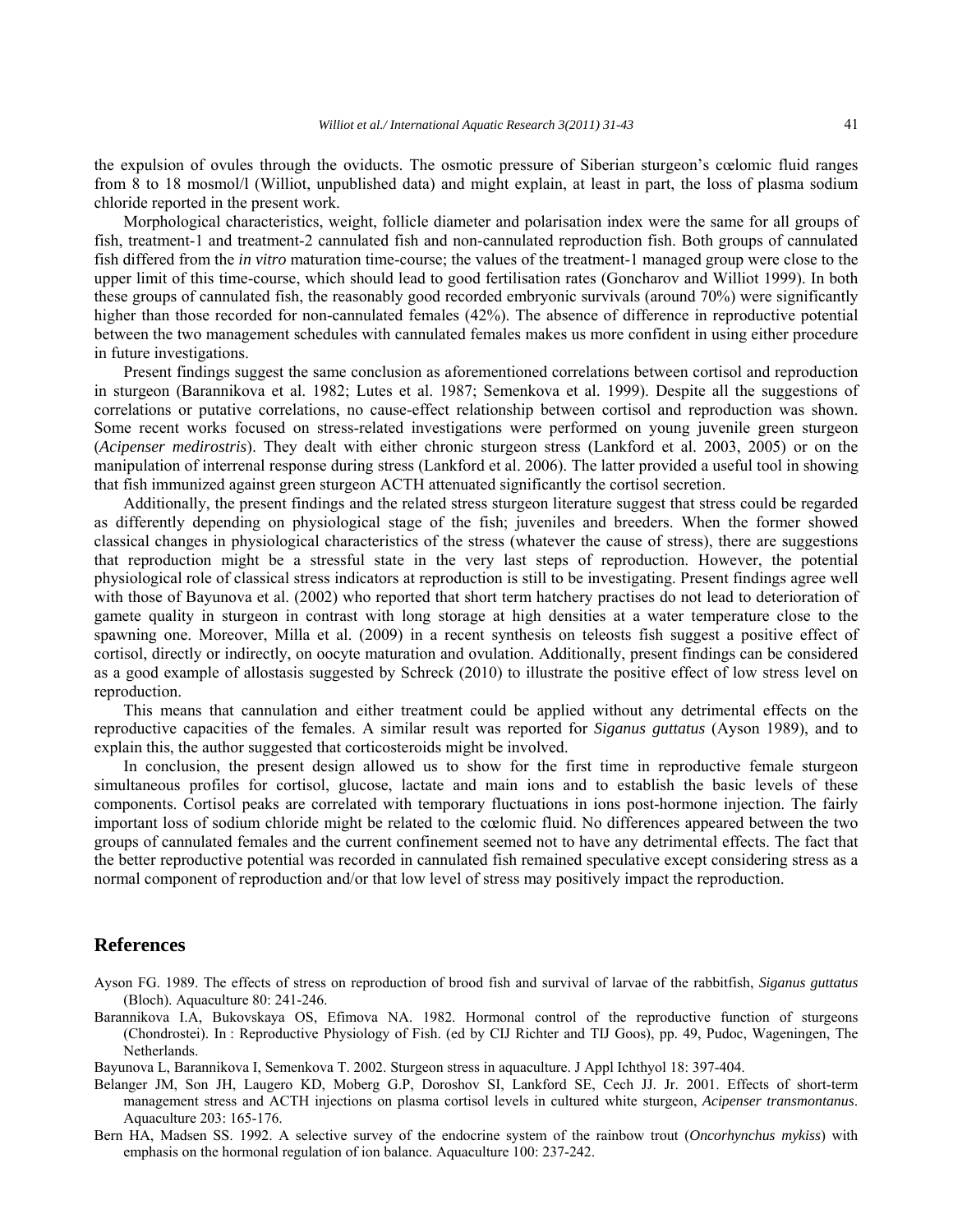- Burzawa-Gerard E. 1971. Purification d'une hormone gonadotrope hypophysaire de poisson téléostéen, la carpe (*Cyprinus carpio* L.). Biochimie 53: 545-552.
- Carragher JF, Pankurst NW. 1991. Stress and reproduction in a commercially important marine fish, *Pagrus auratus* (Sparidae). In : Proceedings of the Fourth international symposium on the reproductive physiology of fish, pp : 253-255 (ed AP Scott, Sumpter JP, Kime DE, Rolfe MS), Fish Symp 91.
- Charlon N, Williot P. 1978. Elevage d'esturgeons de repeuplement et de consommation en URSS. Bull Centr Etud Rech Sci Biarritz 12: 7-156.
- Dettlaff TA, Ginsburg AS, Schmalhausen OI. 1993. Sturgeon fishes. Developmental biology and aquaculture. Springer-Verlag, 300 pp.
- Di Marco P, McKenzie DJ, Mandish A, Bronzi P, Cataldi E, Cataudella S. 1999. Influence of sampling conditions on blood chemistry values of Adriatic sturgeon *Acipenser naccarii* (Bonaparte, 1836). J Appl Ichthyol 15: 73-77.
- Donaldson EM, Fagerlund UHM. 1968. Changes in the cortisol dynamics of Sockeye salmon (*Oncorhynchus nerka*) resulting from sexual maturation. Gen Com Endocrinol 11: 552-561.
- Doroshov SI, Clark WH, Lutes PB, Swallow RL, Beer KE, McGuirre AB, Cochran MD. 1983. Artificial propagation of the white sturgeon, *Acipenser transmontanus* Richardson. Aquaculture 32: 93-104.
- Finney DJ. 1971. Probit analysis. Third edition. Cambridge University Press, 333 pp.
- Goncharov B, Williot P, Le Menn F. 1999. Morphological and physiological Characteristics of the ovarian follicles of farmed Siberian sturgeon and their importance for predicting artificial reproduction success. Rus J Develop Biol 30: 46-54.
- Hunn JB, Christenson LM. 1977. Chemical composition of blood and bile of the Shovelnose sturgeon. Prog Fish Cult 39: 59-61.
- Kasanskij BN, Feklov YuA, Podushka SB, Molodtsov AN. 1978. Express method for the determination of sexual maturity of sturgeon. Ryb Zhozait 2: 24-27, (in Russian).
- Lamba VL, Goswami SV, Sundararaj BI. 1983. Circannual and Circadian Variations in plasma levels of steroids (Cortisol, Estradiol-17- $\beta$ , Estrone, and Testosterone) correlated with the annual gonadal cycle in the catfish, *Heteropneustes fossilis* (Bloch). Gen Comp Endocrinol 50: 205-225.
- Lankford SE, Adams TE, Cech JrJJ. 2003. Time of day and water temperature modify the physiological stress response in green sturgeon, *Acipenser medirostris*. Comp Biochem Physiol Part A 135: 291-302.
- Lankford SE, Adams TE, Miller RA, Cech JrJJ. 2005. The cost of chronic stress: Impacts of a Nonhabituating stress response on metabolic variables and swimming performance in sturgeon. Physiol Biochem Zool 78: 599-609.
- Lankford SE, Adams BM, Adams TE, Cech JrJJ. 2006. Using specific antisera to neutralize ACTH in sturgeon: a method for manipulating the interregnal response during stress. Gen Comp Endocrinol 147: 384-390.
- Lutes PB, Doroshov SI, Chapman F, Harrah J, Fitzgerald R, Fitzpatrick M. 1987. Morpho-physiological predictors of ovulatory success in White sturgeon, *Acipenser transmontanus* Richardson. Aquaculture 66: 43-52.
- Maxime V, Nonnotte G, Peyraud C, Williot P, Truchot JP. 1995. Circulatory and respiratory effects of an hypoxic stress in the Siberian sturgeon. Respir Physiol 100: 203-212.
- Mazeaud M, Mazeaud F, Donaldson EM. 1977. Primary and secondary effects of stress in fish : some new data with a general review. Trans Amer Fisheries Soc 106: 201-212.
- Mazik PM, Plakas SM, Stehly GR. 1994. Effects of dorsal aorta cannulation on the stress response of channel catfish (*Ictalurus punctatus*). Fish Physiol Biochem 12: 439-444.
- McEnroe M, Cech JJJr. 1987. Osmoregulation in White sturgeon: life history aspects. In : American Fisheries Society Syposium. pp. 191-196.
- Milla S, Wang N, Mandiki SNM, Kestemont P. 2009. Corticoids: Friends or foes of teleost fish reproduction? Comp Biochem Physiol, Part A 153: 242-251
- Natochin YuV, Luk'yanenko VI, Lavrova YeA, Metallov GF. 1975. Cation content of the blood serum during the marine and river periods in the life sturgeons. J Ichthyol 15: 799-803.
- Nonnotte G, MaximeV, Truchot JP, Williot P, Peyrand C. 1993. Respiratory responses to progressive ambient hypoxia in the sturgeon, *Acipenser baerii*. Respir Physiol 91: 71-82.
- Pen'kova YeA. 1974. Functional changes in the interrenal tissue of adult sturgeon (*Acipenser gueldenstaedtii* Brandt) in the course of the life cycle. J Ichthyol 14: 114-121.
- Pickering AD. 1993. Husbandry and stress. In : Recent advances in aquaculture IV (ed Muir J F, Roberts R J) pp. 153-169, Blackwell Scientific Publication.
- Pickering AD, Christie P. 1981. Changes in the concentrations of plasma cortisol and thyroxine during sexual maturation of the hatchery-reared brown trout, *Salmo trutta* L. Gen Comp Endocrinol 44: 487-196.
- Salin D. 1992. La toxicité de l'ammoniaque chez l'esturgeon sibérien, *Acipenser baerii* : effets morphologiques, physiologiques et métaboliques d'une exposition à des doses sublétales et létales. Thèse N° 749, Université Bordeaux I.
- Scherrer B. 1984. Biostatistique. Gaëtan Morin Editeur, 850 p.
- Schreck CB. 2010. Stress and fish reproduction: The roles of allostasis and hormesis. Gen Comp Endocrinol 165: 549-556.
- Semenkova TB, Bayunova LV, Boev AA, Dyubin VP. 1999. Effects of stress on serum cortisol levels of sturgeon in aquaculture. J Appl Ichthyol 15: 270-272.
- Small BC. 2004. Effect of dietary cortisol administration on growth and reproductive success of channel catfish. J Fish Biol 64: 589-596.